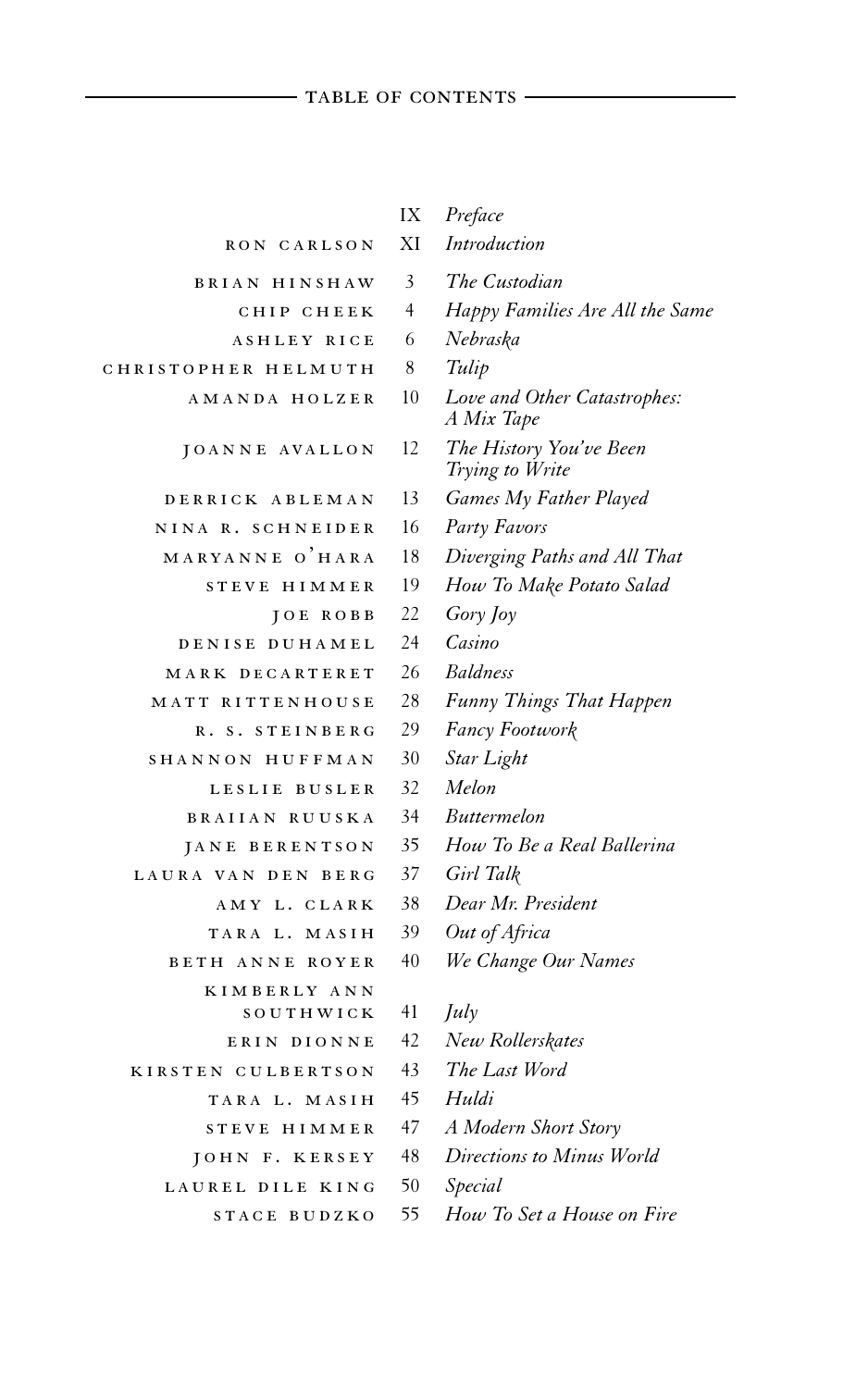## table of contents

| AMY L. CLARK                      | 56  | How To 1                              |
|-----------------------------------|-----|---------------------------------------|
| MELISSA MCCRACKEN                 | 58  | Implosion                             |
| JENNIFER PIERONI                  | 59  | Local Wo                              |
| DERRICK ABLEMAN                   | 60  | Reaching                              |
| MARY SALIBA                       | 62  | What I H                              |
| <b>ELIZABETH</b><br><b>KEMPER</b> |     |                                       |
| FRENCH                            | 63  | This Is H                             |
| ASHLEY RICE                       | 64  | The ABC.                              |
| MATT MARINOVICH                   | 67  | Intelligen                            |
| JANICE O'LEARY                    | 69  | This Is He                            |
| JACQUELINE HOLLAND                | 70  | Mimi                                  |
| JENNIFER PIERONI                  | 72  | <b>Bad</b> Dog                        |
| JOSH PAHIGIAN                     | 73  | Sweeping                              |
| MOLLY LANZAROTTA                  | 75  | One Day<br>the Front                  |
| STEVE<br>HIMMER                   | 76  | Drag                                  |
| <b>BUSLER</b><br>LESLIE           | 78  | Lovely                                |
| BRAIIAN RUUSKA                    | 81  | I Invented<br>(and the I              |
| CHRISTOPHER<br>HELMUTH            | 83  | Winter                                |
| ROBERT REPINO                     | 86  | Pictures o                            |
| HEATHER QUARLES                   | 88  | A Case for<br>and Reflee<br>Tragedy E |
| DON LEE                           | 91  | Abercrom                              |
| SHEEHAN<br>MCGUIRK                | 92  | Pricks                                |
| TARA L. MASIH                     | 95  | Turtle Hı                             |
| <b>BETH ANNE ROYER</b>            | 97  | Call Carn                             |
| KEITH LOREN CARTER                | 98  | Bouncing                              |
| DENISE DUHAMEL                    | 99  | $MV$ Mothe                            |
| R.S. STEINBERG                    | 101 | A Med Sc.                             |
| <b>HARRINGTON</b><br>LEE.         | 102 | How To 1<br>Western S                 |

- ma r i e t t e l and ry 104 *Dancing*
	-
- t e r ry th u eml ing 109 *ALFALFA*
	- j en n i f e r c a r r 110 *Photo By the Bed*
- amy l . c l ar k 56 *How To Burn a House*
- 
- Local Woman Gets a Jolt
- Reaching Fever
- What I Have to Remember
- <sup>e</sup> <sup>l</sup> <sup>i</sup> <sup>z</sup> <sup>a</sup> <sup>b</sup> <sup>e</sup> th <sup>k</sup> emp <sup>e</sup> <sup>r</sup> f r e n c h <sup>63</sup> *This Is How I Remember It*
- **The ABCs of Family History**
- Intelligence
- This Is How We Learned
- 
- j en n i f e r p i e ro n i 72 *Bad Dog*
- Sweeping
- **Dne Day Walk Through** *the Front Door*
- s t e v e h imme r 76 *Drag*
- Lovely
	- Invented the Moonwalk *(and the Pencil Sharpener)*
	-
- Pictures of Children Playing
- **A Case for Sterner Prison Sentencing** *and Reflections on Personal Tragedy By Bear*
- d on l e e 91 *Abercrombie & Fitch*
- sh e ehan mc g u i r k 92 *Pricks*
- Turtle Hunting
- *Call Carmine*
- 
- $M<sub>y</sub> Mother's *Hair*$
- $4$  Med School Lesson
- How To Become a Country-*Western Singer*
- 
- rus t y b a rn e s 105 *Love and Murder* 
	-
	-